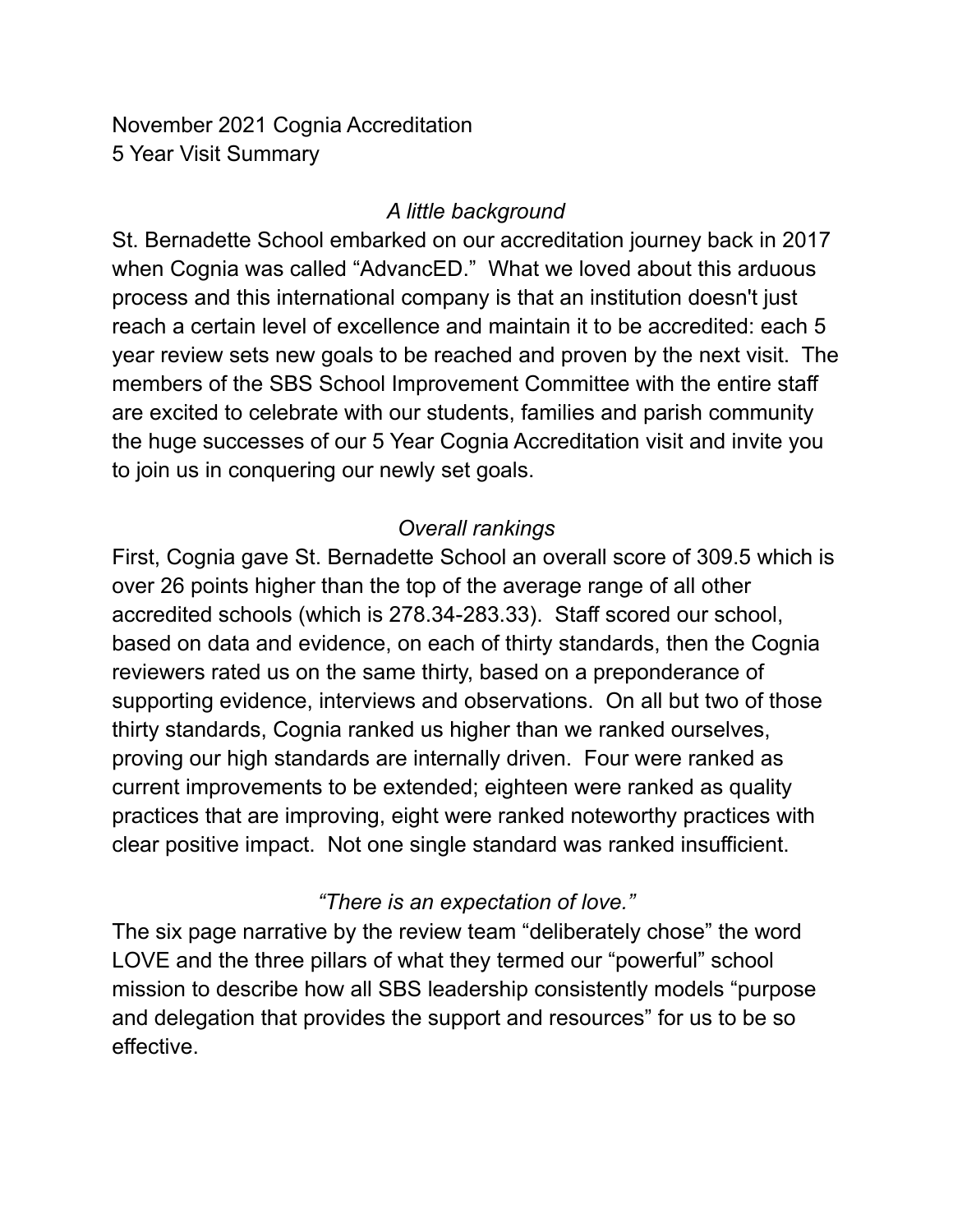SBS MISSION STATEMENT I am a disciple of Christ from St. Bernadette. I will follow God's plan to be the best version of myself (1)in my learning, (2)my interactions with others (3)and my relationship with Jesus.

They were surprised at how much ownership and commitment our entire community has to our mission, especially since the rollout was so recent. They recognized that our "heartfelt belief" in this will lead us to a successful and faith-filled life and will sustain the direction that "embodies the spirit of St. Bernadette."

#### *We are a "family" of "servant leaders."*

A criss-crossing network of collaboration and communication has created an undeniable sense of family at SBS. From administration fostering staff in leadership roles, peer evaluations between teachers, partnerships with Gross Catholic and the Bellevue Police Department, within the parish, the Archdiocese and the Omaha Catholic Schools Consortium to our regularly scheduled surveys of parents, students and community members then communicating and acting on them transparently. (See below.) This "trust, respect, support and appreciation" creates this family. Also, the teaching staff has stayed at SBS an average of 20 years!

# *Data, Data, Data*

An improvement priority from our first visit was to implement an effective data analysis protocol. "Serious and deliberate action" is evident in both student achievement results and culture and climate surveys. This information plus class data binders, our "data wall," both summative and formative data are analyzed in our twice monthly Professional Learning Communities and School Improvement Committee meetings. What they found most impressive was how much we acted on these results to make programming and staff changes like expanding the Title I program, hiring a special education teacher, revising the SAT process, accessing counselor